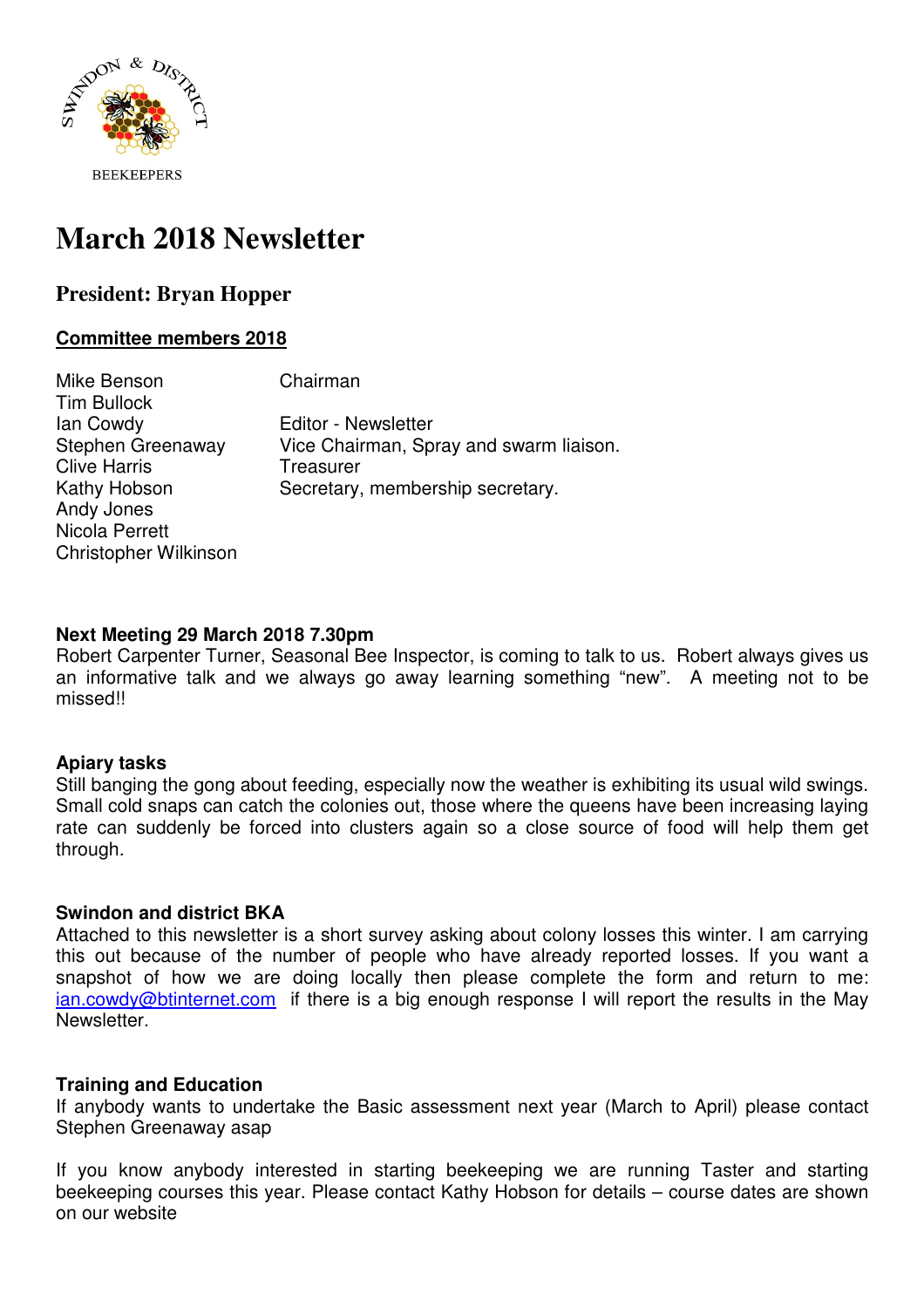#### **Club logo clothing**:

Nicola Perrett holds a small stock of fleeces, polo and sweat shirts. If you would like to purchase one please contact her at nicola.perrett@btinternet.com

#### **Membership**

This Newsletter is also being emailed to members who have not renewed this year. The committee would be really grateful if you could email Kathy Hobson to let her know the reason why you have not renewed – unless you have already done so. If any of you wish to carry on receiving the newsletter please let Kathy know as the distribution list will be amended after this mailing

#### **Club Apiary:**

Sadly all three colonies at Twigs have died, one from Nosema. The other two are a mystery but as it did not look like starvation it must have been weather related.. As an association of beekeepers we now have to decide on the future of the club apiary so please give us your thoughts.

Many thanks to all those who came and helped at the apiary the other Saturday. Although it was tinged with sadness at losing the colonies a lot was achieved. There is still more work to do so another "session" will be arranged shortly.

#### **County Honey Show**

The first meeting of the steering committee has taken place and various jobs allocated. As this will be the first of the new combined format it was decided that there will no longer be separate displays for each local group but one main display aimed at attracting new beekeepers. Would anyone like to volunteer to oversee the setting up of this, your responsibility would be to direct a group of volunteers NOT to do all the work. Let Mike Benson or me know if you are interested. The following vacancies are still open and it would be good to see some Swindon members volunteering!

The Honey Show coordinator Exhibition liaison PR coordinator **Marketing** Venue liaison

#### **TWIGS Open days**

15 April 2018 20 May 2018 24 June 2018 22 July 2018

Although these are primarily Twigs days we do open the beekeeping shed so visitors can view the apiary. This requires help from members who are prepared to answer questions related to beekeeping. You can of course sell your own honey at the same time.